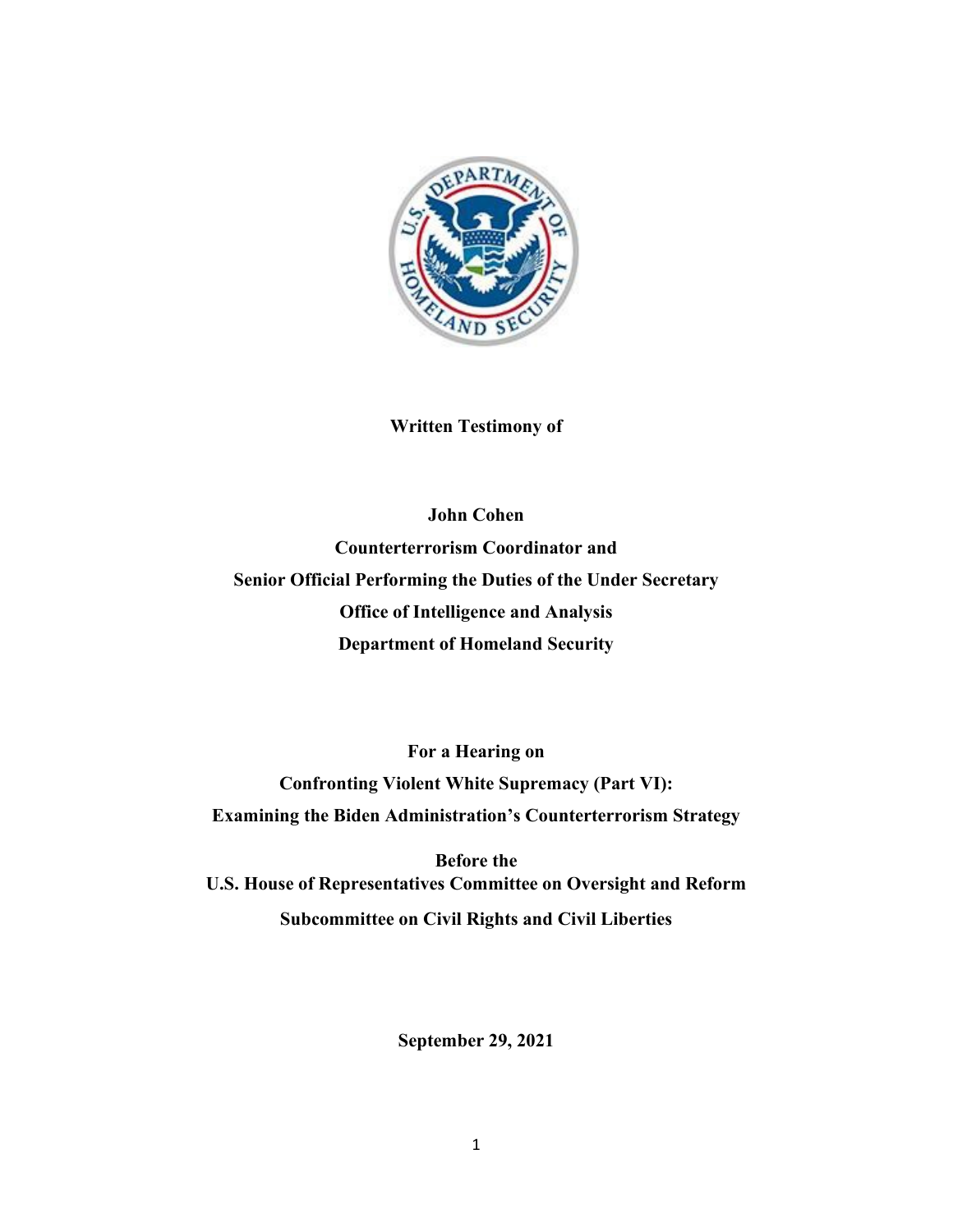Chairman Raskin, Ranking Member Mace, and distinguished Members of the Subcommittee. Thank you very much for the opportunity to be here with you today. I appreciate you holding this important hearing.

The Department of Homeland Security (DHS or the Department) confronts a wide array of threats on behalf of the American people. These threats endanger our communities and our way of life, and include terrorism perpetrated by both foreign and domestic actors. Targeted violence and terrorist threats to the United States have evolved and become more varied since the attacks on September 11, 2001. Combating these threats is and will remain a top priority for DHS.

In the years immediately following 9/11, we focused on foreign terrorists who sought to harm us within our borders and threaten our interests and assets abroad. In partnership with federal agencies spanning the law enforcement, counterterrorism, and intelligence communities, DHS built a multi-layered screening and vetting architecture to prevent certain individuals from traveling to or entering our country by air, land, or sea. We also issued a call for vigilance on the part of local communities and individuals alike.

Following 9/11, terrorism-related threats to the homeland evolved to include homegrown violent extremists (HVE) – individuals inspired primarily by foreign terrorist groups, but not receiving individualized direction from those groups. According to a joint DHS, Federal Bureau of Investigation (FBI), and National Counterterrorism Center (NCTC) assessment, from 2015 to 2017 in particular, HVEs became the most prominent terrorism-related threat to the homeland. In response, we partnered with law enforcement, first responders, social workers, mental health experts, and local communities to identify possible signs of radicalization to violence and to prevent violence before it occurred. Likewise, through close collaboration with our federal, state, local, tribal, and territorial (SLTT) partners, we strengthened our capacity within the United States to identify and share threat information between all levels of government, with the private sector, and with our foreign counterparts. We are leveraging the infrastructure, processes, and partnerships that grew out of 9/11, and applying those capabilities, and the lessons learned over the past 20 years, to the diverse set of threats we face today.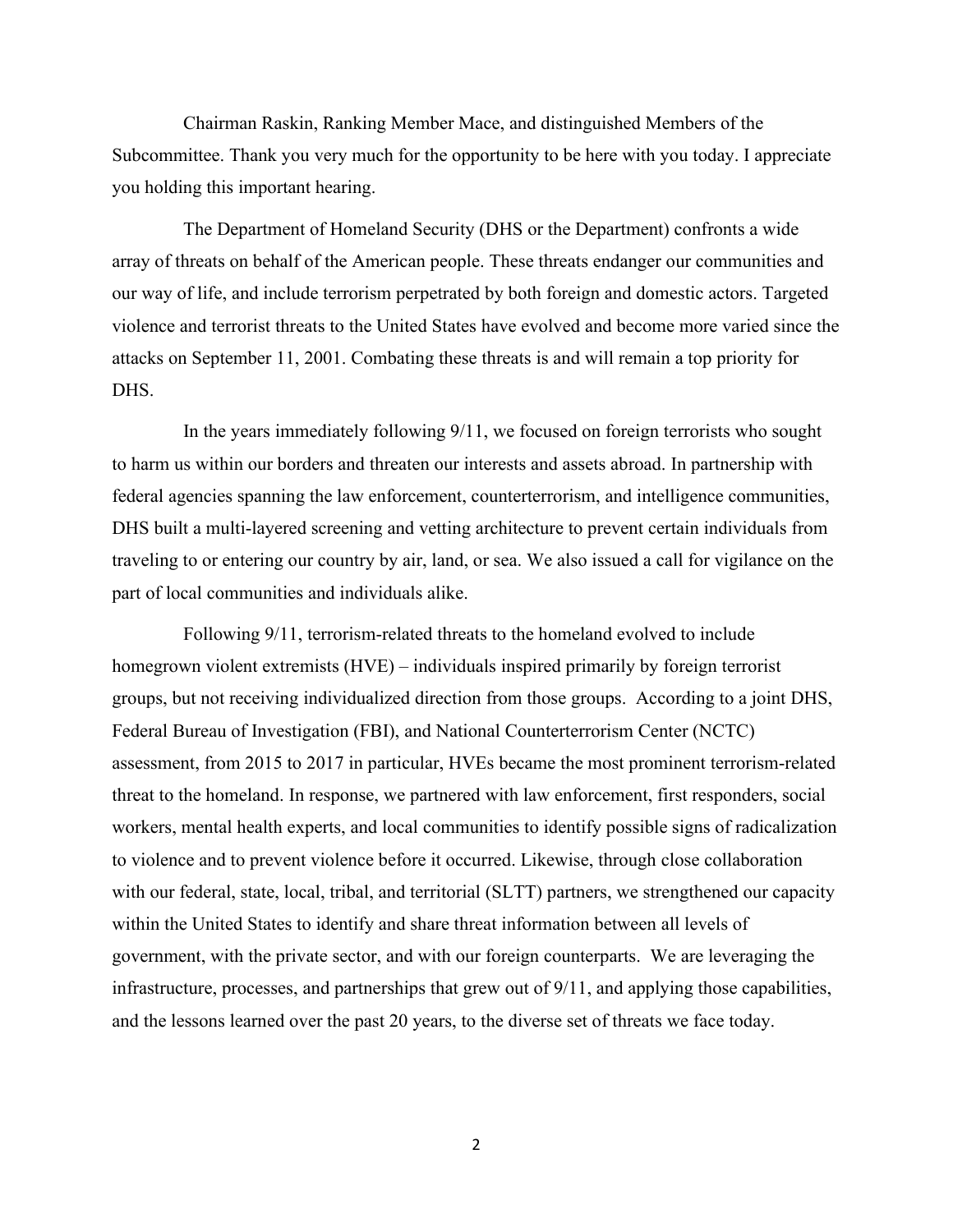Terrorism-related threats to the United States continue to evolve. U.S.-based lone actors and small groups of individuals, including both HVEs and domestic violent extremists (DVEs), represent the most significant and persistent threat to our country.

#### **Domestic Violent Extremism**

DVE refers to individuals or movements based and operating primarily within the United States who seek to further political or social goals through unlawful acts of force or violence, without direction or inspiration from a foreign terrorist group or other foreign power. DVEs are motivated by various factors, including racial bias, perceived government overreach, conspiracy theories promoting violence, and unsubstantiated and false narratives about fraud in the 2020 presidential election, among others. The mere advocacy of political or social positions, political activism, use of strong rhetoric, or even generalized advocacy for violent tactics does not constitute violent extremism and is in general constitutionally protected speech. DVEs can fit within one or multiple categories of ideological motivation or grievances.

The Intelligence Community (IC) has assessed that DVEs who are motivated by a range of ideologies and galvanized by recent political and societal events in the United States pose an elevated threat to the United States. This assessment is based on a joint report in March 2021 from DHS, the FBI, and the Office of the Director of National Intelligence titled*, Domestic Violent Extremism Poses Heightened Threat in 2021*. The IC assesses that racially or ethnically motivated violent extremists (RMVEs), including those who advocate for the superiority of the white race, and militia violent extremists (MVEs) present the most lethal DVE threats, with RMVEs most likely to conduct mass-casualty attacks against civilians and MVEs typically targeting law enforcement, elected officials, and government personnel and facilities.

The current National Terrorism Advisory System (NTAS) Bulletin, released on August 13, 2021, further notes that through the remainder of 2021, RMVEs and anti-government or antiauthority violent extremists will remain a threat to the United States. These violent extremists may continue to seek to exploit the COVID-19 pandemic mitigation measures by viewing the potential re-establishment of public health restrictions across the United States as a rationale to conduct attacks. Additionally, some RMVEs advocate for a race war and have stated that civil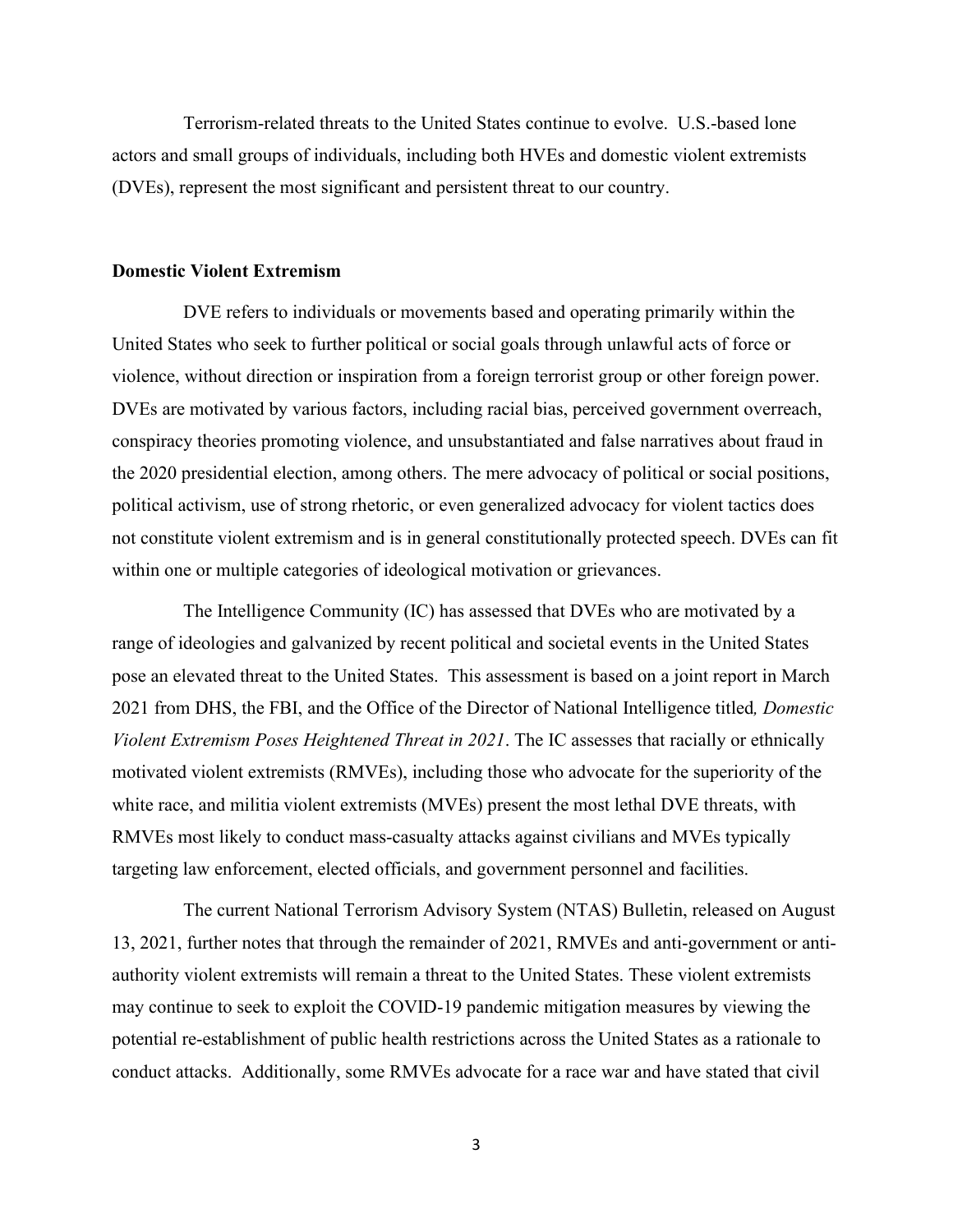disorder provides opportunities to engage in violence in furtherance of agendas often derived from racial or ethnic bias – often referred to as "accelerationism."

These DVEs are typically fueled by violent extremist rhetoric and other grievances, including false narratives and conspiracy theories, often spread through social media and other online platforms by a broad range of domestic actors, and occasionally amplified by foreign threat actors. DVEs exploit a variety of popular social media platforms, smaller websites with targeted audiences, and encrypted chat applications to recruit new adherents, plan and rally support for in-person actions, and disseminate materials that contribute to radicalization, inspiration, and mobilization to violence. DVE lone offenders and small groups will continue to pose significant detection and disruption challenges because of their ability to mobilize discreetly and independently and access weapons. The lethality of this threat is evidenced by recent attacks across the United States, including attacks against minority groups, government personnel and facilities, and critical infrastructure.

### **National Strategy for Countering Domestic Terrorism**

Enhancing our collective ability to prevent all forms of terrorism and targeted violence that threaten homeland security is a top priority for the Biden-Harris Administration and for DHS specifically. In January of this year, President Biden directed his national security team to lead a comprehensive review of U.S. Government efforts to address domestic terrorism. As a result of that review, the Biden Administration released the first *National Strategy for Countering Domestic Terrorism* to address this challenge to America's national security and improve the federal government's response.

For the first time ever, this strategy provides a nationwide framework for the U.S. Government to understand and share domestic terrorism-related information; prevent domestic terrorism recruitment and mobilization to violence; disrupt and deter domestic terrorism activity; and confront long-term contributors to domestic terrorism, while embracing the protection of privacy, civil rights, and civil liberties as a national security imperative. DHS worked closely with the White House and our federal interagency partners in the development of the strategy, and will continue to work closely with these partners, as well as our federal, SLTT and nongovernmental partners as we support its implementation.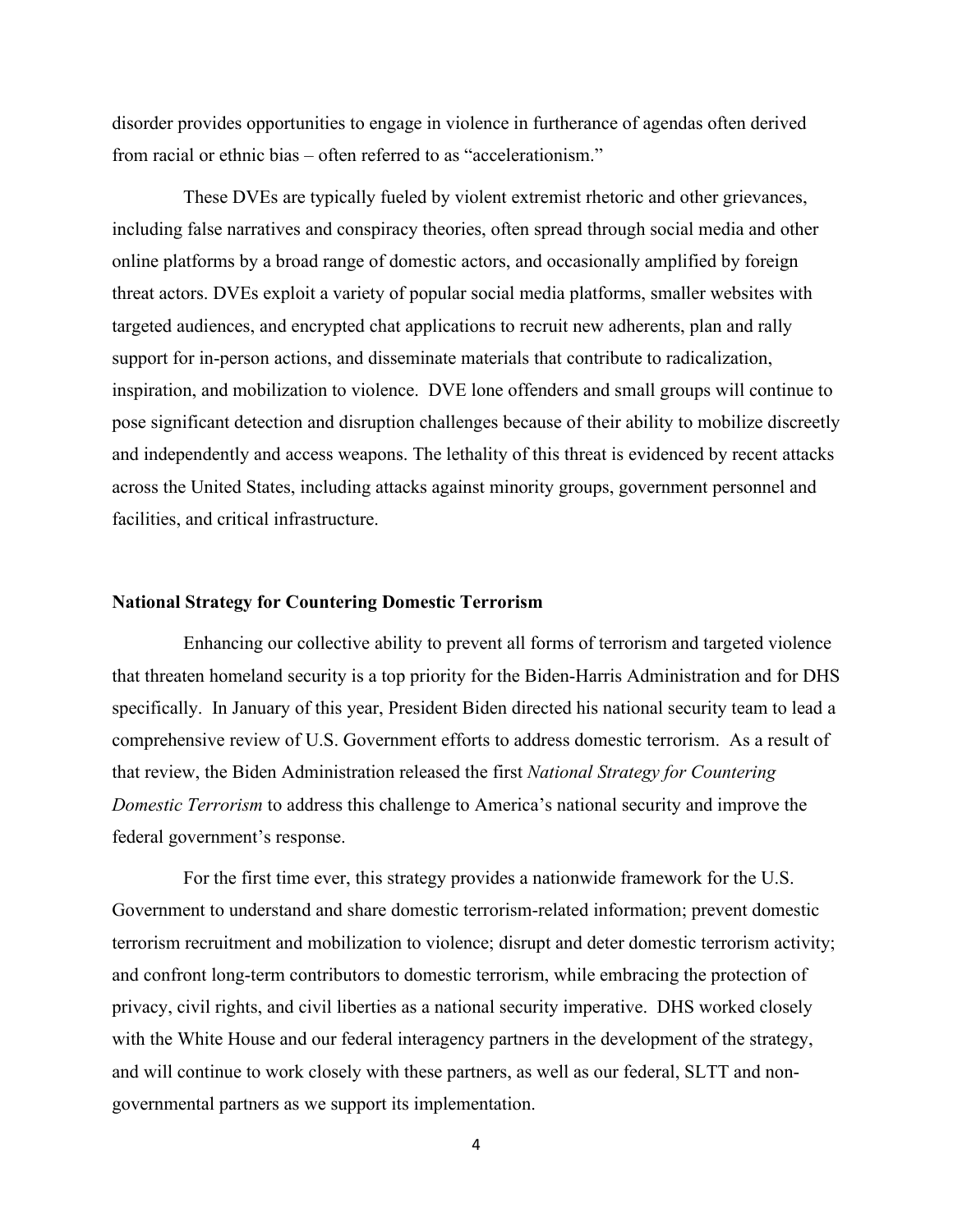In implementing this strategy, we will remain focused on reducing the threat of violence. We must make it harder to carry out an attack and reduce the potential for loss of life by preventing radicalization and mobilization to violence. We recognize DHS cannot do this alone. Therefore, the Department is embracing a whole-of-society approach to combating domestic terrorism by building trust, partnerships, and collaboration across every level of government, the private sector, non-governmental organizations, and the communities we serve, while vigilantly safeguarding guaranteed First Amendment protections. We are taking a number of steps to expand our focus on this threat, while ensuring all available resources are devoted to combating domestic terrorism. These include:

- Enhancing efforts focused on the prevention of terrorism and targeted violence, including the identification and mitigation of violence through community-based prevention programs;
- Expanding intelligence analysis, production, and sharing, particularly with SLTT partners; and,
- Prioritizing partnerships with the federal interagency, as well as SLTT and nongovernmental partners—including academia, faith-based organizations, and technology and social media companies—to support our efforts to identify and combat violent extremism.

### *Threat Prevention*

The Center for Prevention Programs and Partnerships, or CP3, is leading our efforts to prevent domestic terrorism and targeted violence. The CP3 approach to violence prevention focuses on locally led efforts to leverage community-based partnerships that address early risk factors and ensure individuals receive help before they radicalize to violence. In support of this objective, CP3 will continue to provide financial, educational, and technical assistance, allowing our partners to build and implement these efforts, which we call local prevention frameworks. These frameworks are tailored to each community's unique needs and challenges, and provide concerned community members and organizations with the tools they need to get help to individuals to prevent them from radicalizing to violence. These individuals often exhibit behaviors that are recognizable to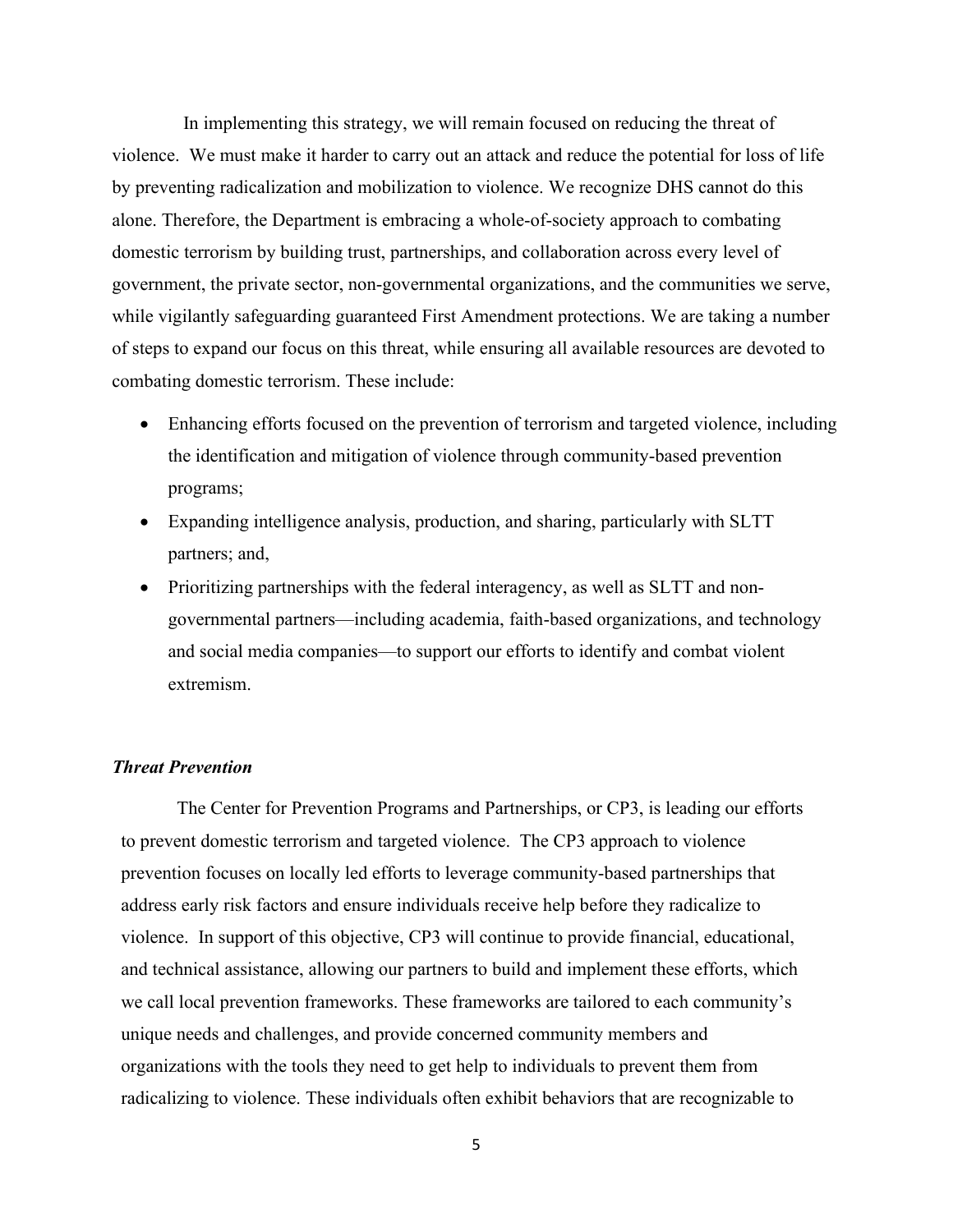many but are best understood by those closest to them, such as classmates, friends, and family. Through local prevention frameworks, DHS is empowering the public to support early interventions prior to someone engaging in violence.

Our prevention efforts are closely coordinated within DHS as well as with federal interagency partners. By working with the Departments of Justice, Education, Health and Human Services, and State, among others, DHS is driving a whole-of-government approach to building trusted partnerships with the communities we serve. Similarly, we are leveraging these coordination efforts to identify and share best practices and lessons learned, while ensuring that the mistakes of the past are not repeated. For example, we are establishing a CP3 detailee position within DHS' Office for Civil Rights and Civil Liberties. This approach will ensure full coordination, while avoiding any duplication of effort.

In addition to these efforts, and given the evolving threat landscape and the risks posed by domestic violent extremism, including to our employees and operations, the Secretary directed the Department to initiate a review of how to best prevent, detect, and respond to potential domestic violent extremist threats within DHS. This effort is led by our Office of the Chief Security Officer and includes a review and update of policies and procedures laying out the requirements and mechanisms for reporting insider threats and other actions associated with domestic violent extremism within the Department.

### *Intelligence Analysis and Information Sharing*

The development and sharing of objective and timely intelligence are the foundation for what we do. Therefore, DHS is redoubling our efforts to augment our intelligence analysis and information sharing capabilities, while also reviewing how we can better access and use publicly available information to inform our analysis. DHS' Office of Intelligence and Analysis (I&A) has enhanced its ability to analyze, produce, and disseminate products that address DVE threats, including to inform our stakeholders about violent extremist narratives shared via social media and other online platforms. This includes the establishment of a dedicated domestic terrorism branch within I&A that is leading our efforts to combat this threat by using sound, timely intelligence. Concurrent with the creation of this dedicated team, I&A has continued to strengthen its partnerships across DHS to ensure the proper protection of

<sup>6</sup>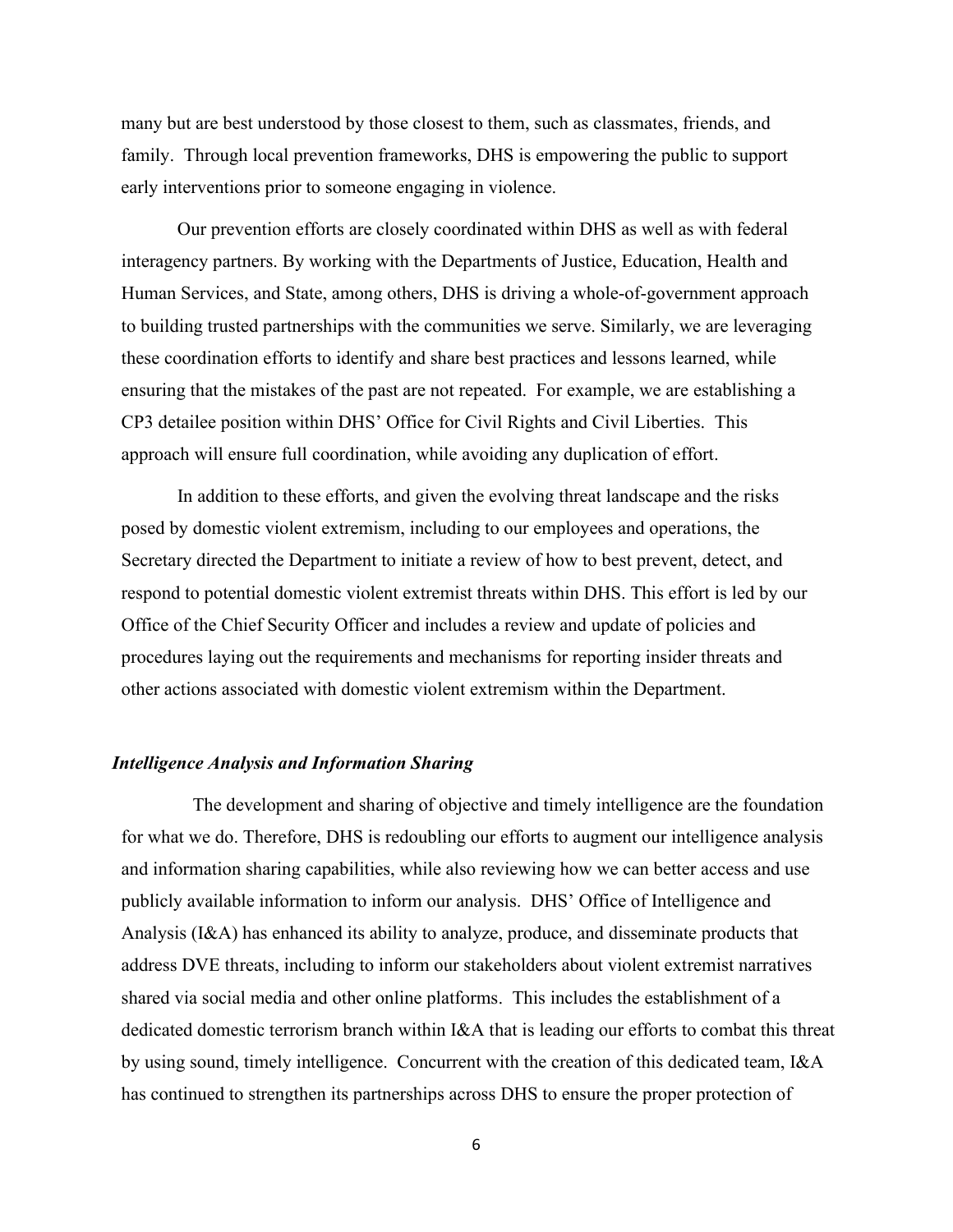privacy, civil rights, and civil liberties, including the Office of the General Counsel, the Privacy Office, the Office for Civil Rights and Civil Liberties, and other Intelligence Oversight offices through training and the regular review and oversight of DHS intelligence products.

One of the Department's most important missions is to provide actionable intelligence to the broadest audience at the lowest classification level possible. As a result, DHS has also refocused its efforts to augment its intelligence and information-sharing capabilities in collaboration with SLTT and private sector partners. This includes publishing and disseminating intelligence bulletins that provide our partners with greater insight into evolving threats, and situational awareness notifications that inform public safety and security planning efforts to prevent violence. I&A will also continue leveraging the National Network of Fusion Centers and our deployed intelligence professionals who collect and analyze threat information alongside SLTT partners to increase timely information-sharing in accordance with applicable law and DHS privacy, civil rights, civil liberties, and intelligence oversight policies.

## *Partnerships*

As Secretary Mayorkas has noted in several instances, DHS is fundamentally a department of partnerships. This is at the core of what we do, and DHS cannot be successful in countering threats of terrorism without strong partnerships both across the federal government and with the local communities we serve.

In support of this, we have increased our collaboration with the FBI, IC, Department of State, and other federal interagency partners to more comprehensively understand and assess the extent of operational relationships between violent extremists in the United States and those operating in other parts of the world. This increased collaboration will enhance our ability to detect those DVEs communicating with like-minded individuals overseas, especially those sharing tactics and violent materials, and communicating their intent to commit some type of violent attack. This collaboration will also improve our watchlisting process, screening and vetting protocols, and travel pattern analyses to detect and assess travel by known or suspected terrorists.

The Department is also working closely with industry partners, academia, and faithbased and non-governmental organizations to better understand online narratives associated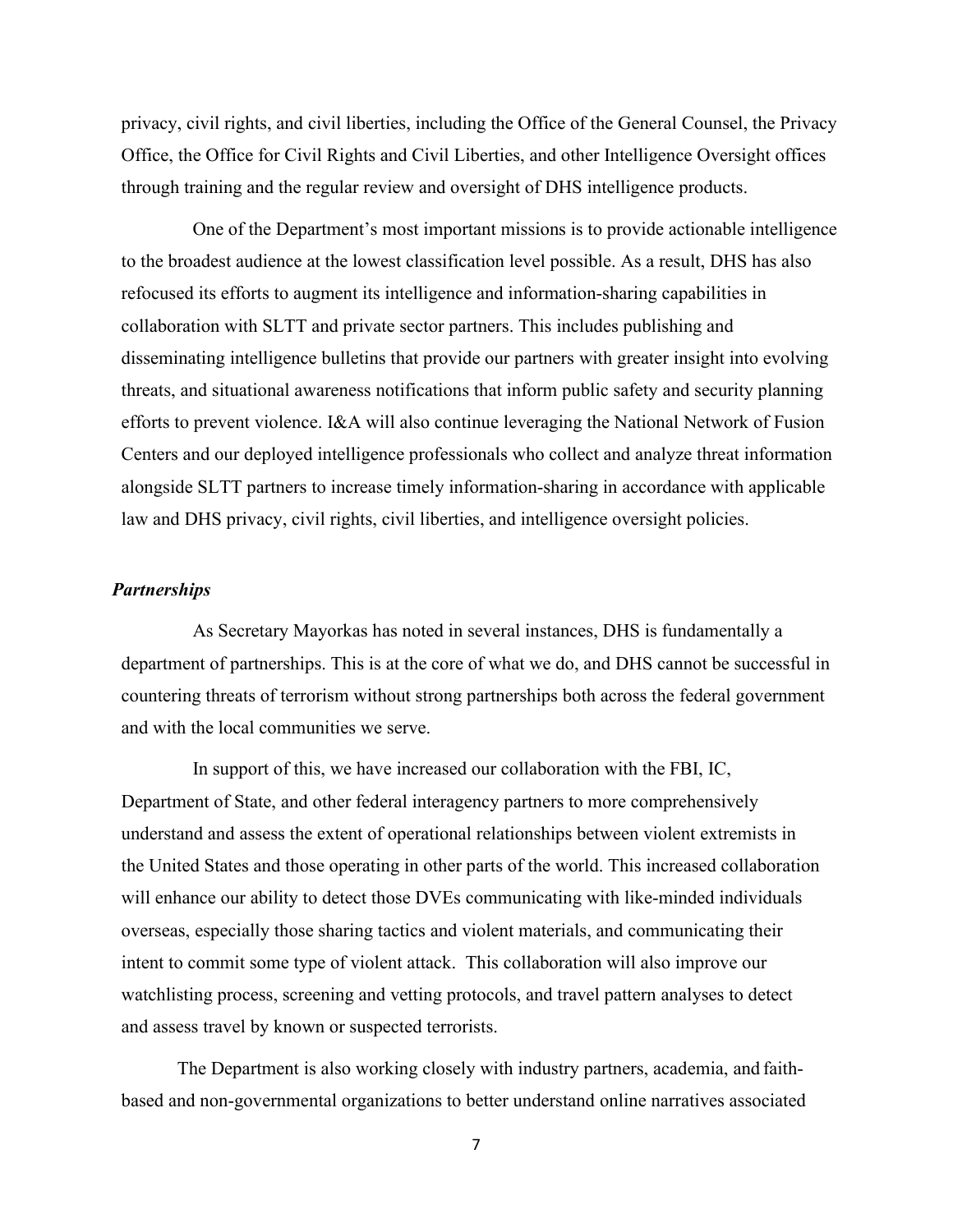with domestic terrorism and targeted violence. We are working with technology companies to help inform their development of voluntary, innovative approaches to identify and mitigate violent extremist content under their terms of service and community standards, and to identify effective ways to share threat information, consistent with the law, privacy protections, and civil rights and civil liberties. We are also working to build greater public awareness and resilience to disinformation by developing, evaluating, and sharing digital media literacy tools and critical thinking resources.

No partnership is more important than our SLTT partners who ensure the safety and security of our local communities every day. DHS is only able to execute its mission when we have strong collaboration with our law enforcement and homeland security partners across the country. This is especially true for I&A, which was established in part to fill a void that existed within our Nation's intelligence and information sharing architecture between federal and SLTT partners. In executing this mission, DHS works closely with Homeland Security Advisors in every state and territory to increase the resiliency and preparedness of our communities. Additionally, through our partnership with the National Network of Fusion Centers, DHS deploys personnel to the field to share information on a broad range of threats, including terrorism. DHS remains committed to working closely with SLTT partners, including the sharing of timely and actionable information to ensure our partners have the resources they need to keep our communities safe.

In addition to these actions, DHS continues to look for opportunities to further empower our SLTT and non-governmental partners by providing them with the resources they need to effectively address this national threat. As an example, DHS designated Domestic Violent Extremism as a National Priority Area within the Department's Homeland Security Grant Program for the first time. Additionally, we are looking at opportunities to enhance how other grant programs can be more effectively leveraged to combat domestic violent extremism.